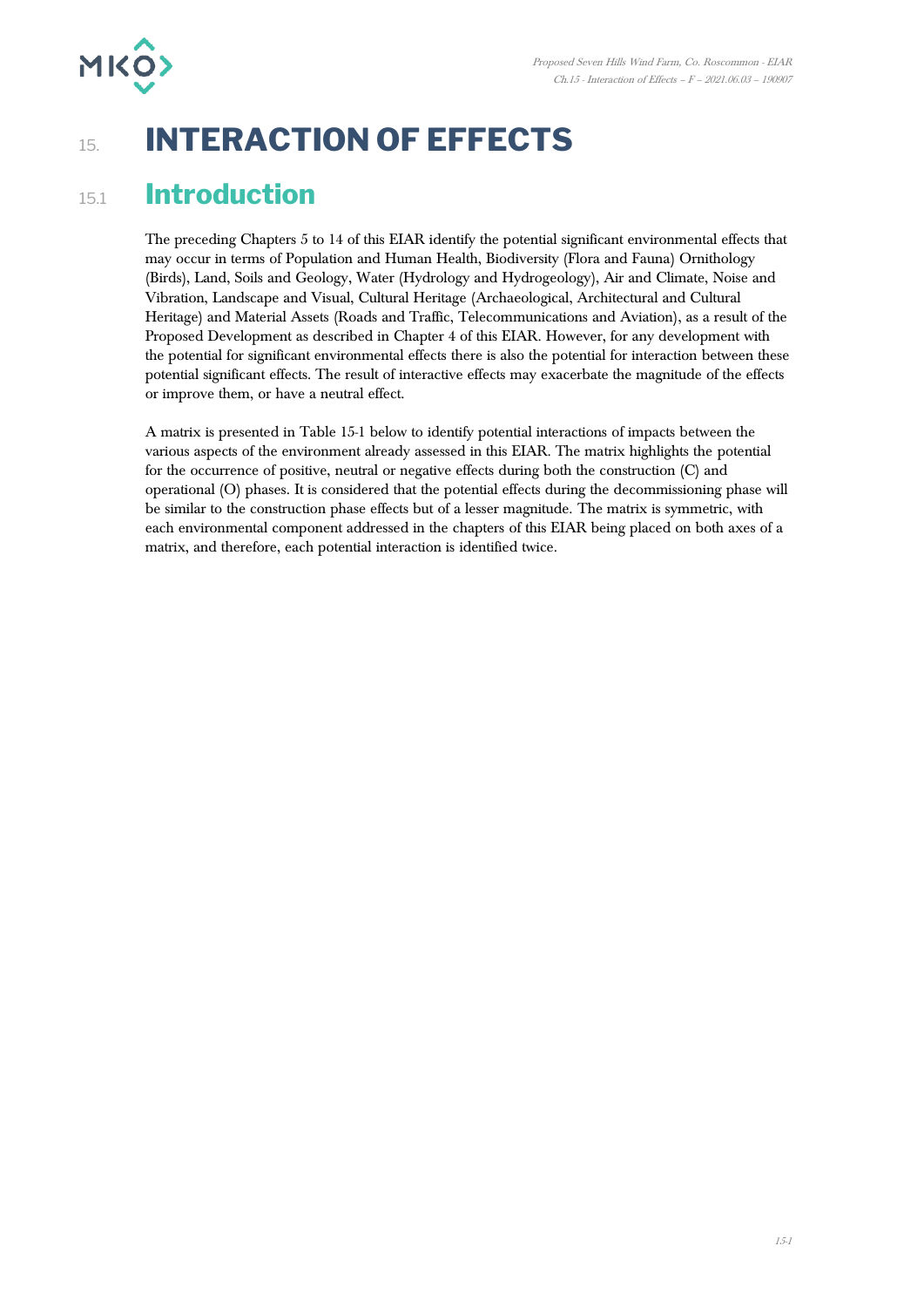

<span id="page-1-0"></span>

| Table 15-1 Interaction Matrix: Potential for Interacting Impacts |
|------------------------------------------------------------------|
|------------------------------------------------------------------|

|                                                                                     | Phase                    | Population and Human Health | Biodiversity, Flora and Fauna | Omithology; Birds | Land, Soils and Geology | <b>Water</b> | Air and Climate | Noise and Vibration | Landscape and Visual | Cultural Heritage | Material Assets |
|-------------------------------------------------------------------------------------|--------------------------|-----------------------------|-------------------------------|-------------------|-------------------------|--------------|-----------------|---------------------|----------------------|-------------------|-----------------|
| Population                                                                          | $\mathbf C$              |                             |                               |                   |                         |              |                 |                     |                      |                   |                 |
| and Human<br>Health                                                                 | $\overline{O}$           |                             |                               |                   |                         |              |                 |                     |                      |                   |                 |
| Biodiversity,<br>Flora and<br>Fauna                                                 | $\mathbf C$              |                             |                               |                   |                         |              |                 |                     |                      |                   |                 |
|                                                                                     | ${\mathcal O}$           |                             |                               |                   |                         |              |                 |                     |                      |                   |                 |
| Ornithology,<br><b>Birds</b>                                                        | $\overline{C}$           |                             |                               |                   |                         |              |                 |                     |                      |                   |                 |
|                                                                                     | $\overline{O}$           |                             |                               |                   |                         |              |                 |                     |                      |                   |                 |
| Land, Soils<br>and Geology                                                          | $\mathbf C$              |                             |                               |                   |                         |              |                 |                     |                      |                   |                 |
|                                                                                     | ${\cal O}$               |                             |                               |                   |                         |              |                 |                     |                      |                   |                 |
| Water                                                                               | $\mathbf C$              |                             |                               |                   |                         |              |                 |                     |                      |                   |                 |
|                                                                                     | ${\cal O}$               |                             |                               |                   |                         |              |                 |                     |                      |                   |                 |
| Air and<br>Climate                                                                  | $\overline{C}$           |                             |                               |                   |                         |              |                 |                     |                      |                   |                 |
|                                                                                     | ${\rm O}$<br>$\mathbf C$ |                             |                               |                   |                         |              |                 |                     |                      |                   |                 |
| Noise and<br>Vibration                                                              | $\overline{O}$           |                             |                               |                   |                         |              |                 |                     |                      |                   |                 |
|                                                                                     | $\mathbf C$              |                             |                               |                   |                         |              |                 |                     |                      |                   |                 |
| Landscape<br>and Visual<br>Cultural<br>Heritage<br><b>Material</b><br><b>Assets</b> | ${\cal O}$               |                             |                               |                   |                         |              |                 |                     |                      |                   |                 |
|                                                                                     | $\overline{C}$           |                             |                               |                   |                         |              |                 |                     |                      |                   |                 |
|                                                                                     | ${\cal O}$               |                             |                               |                   |                         |              |                 |                     |                      |                   |                 |
|                                                                                     | ${\bf C}$                |                             |                               |                   |                         |              |                 |                     |                      |                   |                 |
|                                                                                     | $\mathcal O$             |                             |                               |                   |                         |              |                 |                     |                      |                   |                 |
| Legend:                                                                             | No Interacting Effect:   |                             |                               |                   | <b>Positive Effect:</b> |              |                 |                     |                      |                   |                 |
|                                                                                     | Neutral Effect:          |                             |                               |                   | Negative Effect:        |              |                 |                     |                      |                   |                 |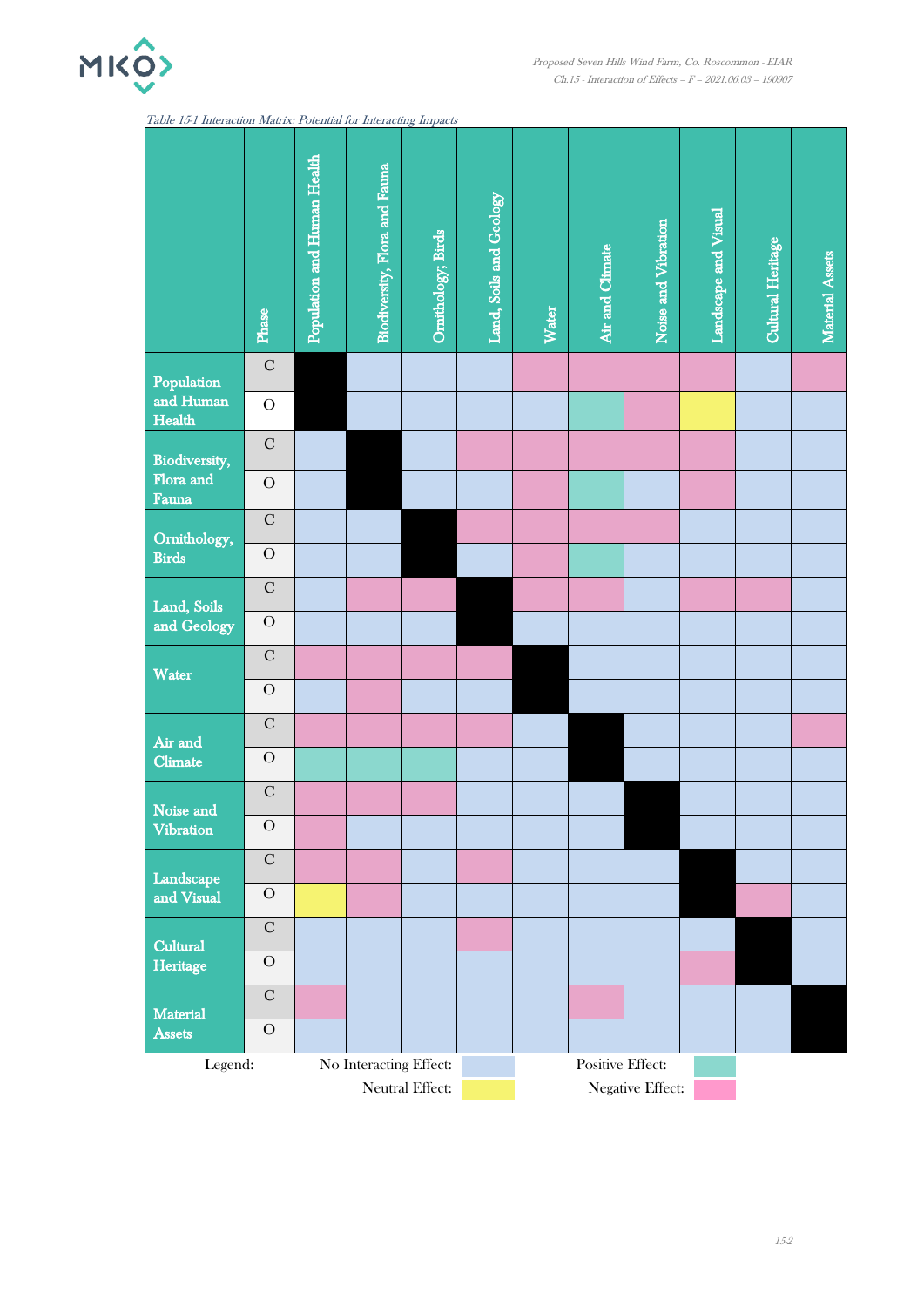

The potential for interaction of impacts has been assessed, throughout this EIAR, as part of the Impact Assessment process. While the work on all parts of the Environmental Impact Assessment Report (EIAR) was not carried out by MKO, the entire project and work of all sub-consultants was managed and coordinated by the company. This EIAR was edited and collated by MKO as an integrated report of findings from the impact assessment process, by all relevant experts, and impacts that potentially interact have been assessed in detail in the individual chapters of the EIAR above and summarised in Section 15.2 below.

Where any potential negative impacts have been identified during the assessment process, these impacts have been avoided or reduced by design and the proposed mitigation measures, as presented throughout the EIAR and highlighted in Section 15.2 below.

### 15.1.1 **Statement of Authority**

This section of the EIAR has been prepared by Niamh McHugh and Órla Murphy and reviewed by Michael Watson, of MKO. Niamh is a Graduate Environmental Scientist and holds a BSc (Hons) in Environmental Science. Since joining the company in 2021, Niamh has been involved in the preparation of a number of Environmental Impact Assessment Reports for large-scale onshore wind energy developments. Órla is a Project Environmental Scientist with over 6 years' experience in the environmental sector where she has acted as Project Manager for a number of EIAR applications for wind energy developments, compiling numerous chapters including chapters on Population and Human Health. Órla holds a BSc. in Geography and MSc. in Environmental Protection and Management. Michael Watson is a Project Director with MKO; with over 18 years' experience in the environmental sector. His project experience includes the management and productions of Environmental Impact Assessments (EIS/EIAR), particularly within the wind energy sector.

## 15.2 **Impact Interactions**

## 15.2.1 **Population and Human Health**

### Population and Human Health, Air and Climate, Noise

As identified in Chapter 5 of this EIAR, the construction phase has the potential to create a short-term, negative effect on human health due to the nuisance caused by construction plant and vehicle noise emissions, should the mitigation measures outlined in Chapter 11 not be implemented.

During the operational phase the Proposed Development has the potential to generate noise but as identified in Chapter 11, the potential effects on population and human health are not significant.

During the operational phase, the energy generated by the Proposed Development will offset energy and the associated emission of greenhouse gases from electricity-generating stations dependent on fossil fuels, thereby having a positive effect on climate (i.e. slowing the rate of global warming). In doing so, there will be reduced effects from climate change on human health over the 'do-nothing' scenario and continuing reliance on generating energy using fossil fuels.

### Population and Human Health, Land, Soils and Geology, Air and Climate

The excavation and movement of spoil during the construction phase of the Proposed Development has the potential to create dust emissions which, consequently, have the potential to have a short-term, slight, negative effect on local air quality and human health. Mitigation measures to reduce dust emissions generated during the construction phase of the Proposed Development are presented in Chapter 10.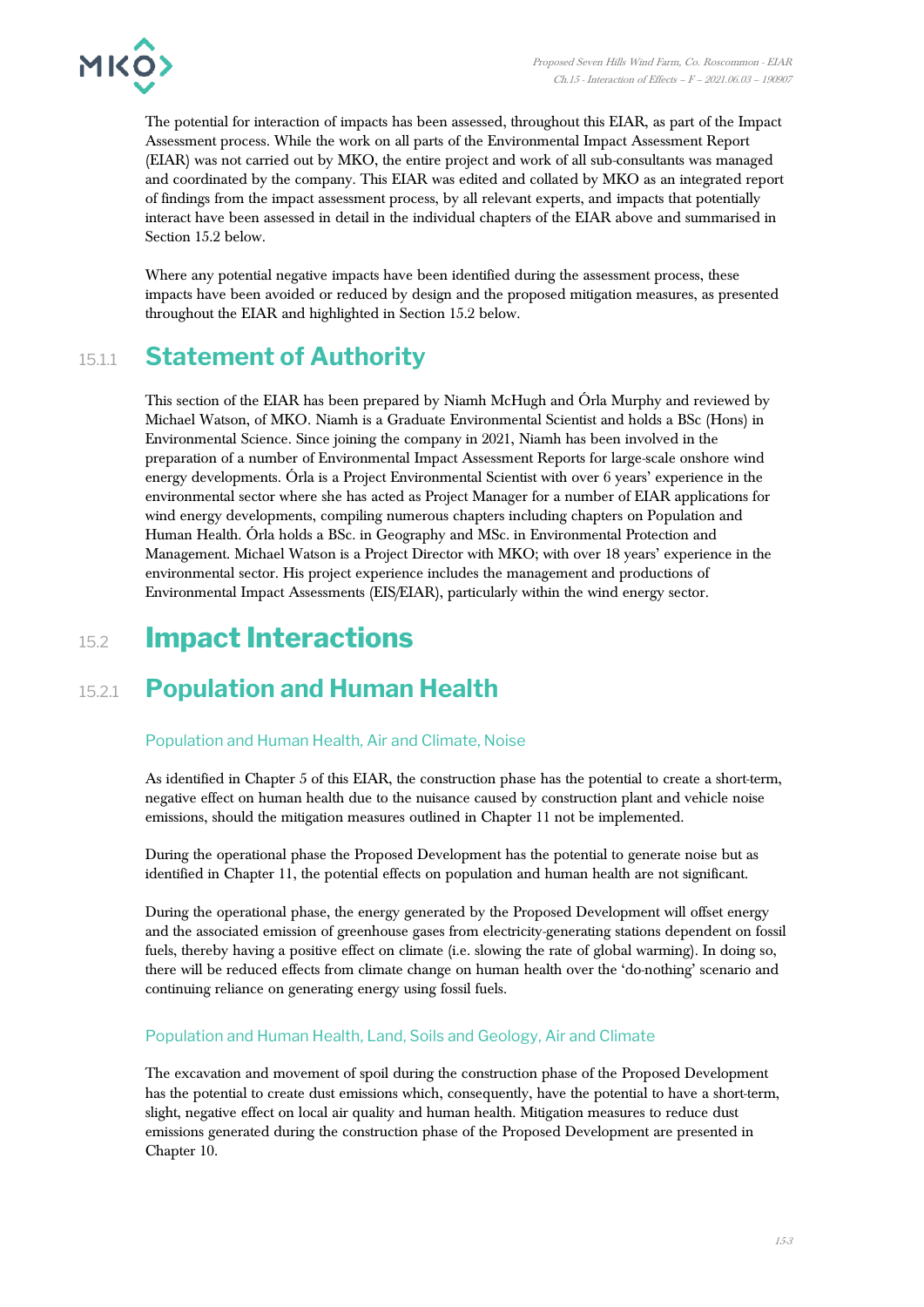

### Population and Human Health and Water

As described in Chapter 9 of this EIAR, the construction phase of the Proposed Development has the potential to give rise to some water pollution as a result of site activities, and any water pollution could have a potential significant negative effect on the health of other users of that water within the same catchment. Mitigation measures are presented in Chapter 9 to minimise the potential of any such issues occurring.

### Population and Human Health, and Material Assets

Chapter 14 of this EIAR discusses how the construction phase of the project will give rise to traffic movements of abnormal loads and increased traffic volumes on the local road network and, therefore, is likely to create some short-term inconvenience for other road users. A Traffic Management Plan will be in place to minimise all disruption insofar as possible, as outlined in the Section 14.1 of this EIAR.

### Population and Human Health, and Landscape and Visual

The construction phase of the Proposed Development will see the temporary introduction of construction machinery and the erection of wind turbines into a natural, but already modified landscape. The erection of the turbines in particular will change the existing landscape. Whether the long-term change in landscape created by the erection of the turbines is deemed to be positive or negative is a subjective matter. What appears to be a positive visual effect to one viewer could be deemed to be a negative effect by another viewer. The landscape and visual impact assessment of the Proposed Development, included as Chapter 12 of this EIAR, concludes that, from the 18 viewpoints assessed, the visual effects will be significant from three locations, moderate from four locations and ranging from slight to not significant for the remaining viewpoints. Therefore, it is considered that the overall visual impact of the Proposed Development will be Moderately significant.

### 15.2.2 **Biodiversity**

#### Biodiversity and Land, Soils and Geology

The removal of scrub and spoil, during construction of the Proposed Development, is likely to result in some disturbance of flora and fauna in the areas surrounding the proposed works area thereby. The volume of material removed is low and not significant. Excavated spoil will be stored on site in the overburden storage areas or used for landscaping.

#### Biodiversity and Water

Site activities during the construction phase have the potential to give rise to some water pollution, and consequential indirect effects (such as disturbance and deterioration of habitat quality) on flora and fauna that use that water within the same catchment. The site activities during the construction phase, and continuing on for the operational phase, will give rise to additional localised drainage, which has the potential to have a significant, indirect effects on flora and their associated habitats should the appropriate measures not be implemented. These potential impacts have been assessed in Chapter 6 and Chapter 9 of this EIAR, and the relevant measures outlined in these chapters will be in place to avoid any water pollution and subsequent effect on flora and fauna.

#### Biodiversity and Air and Climate

During the construction phase of the Proposed Development, increased vehicular and dust emissions within and around the site have the potential to be a nuisance to flora and fauna, thereby having a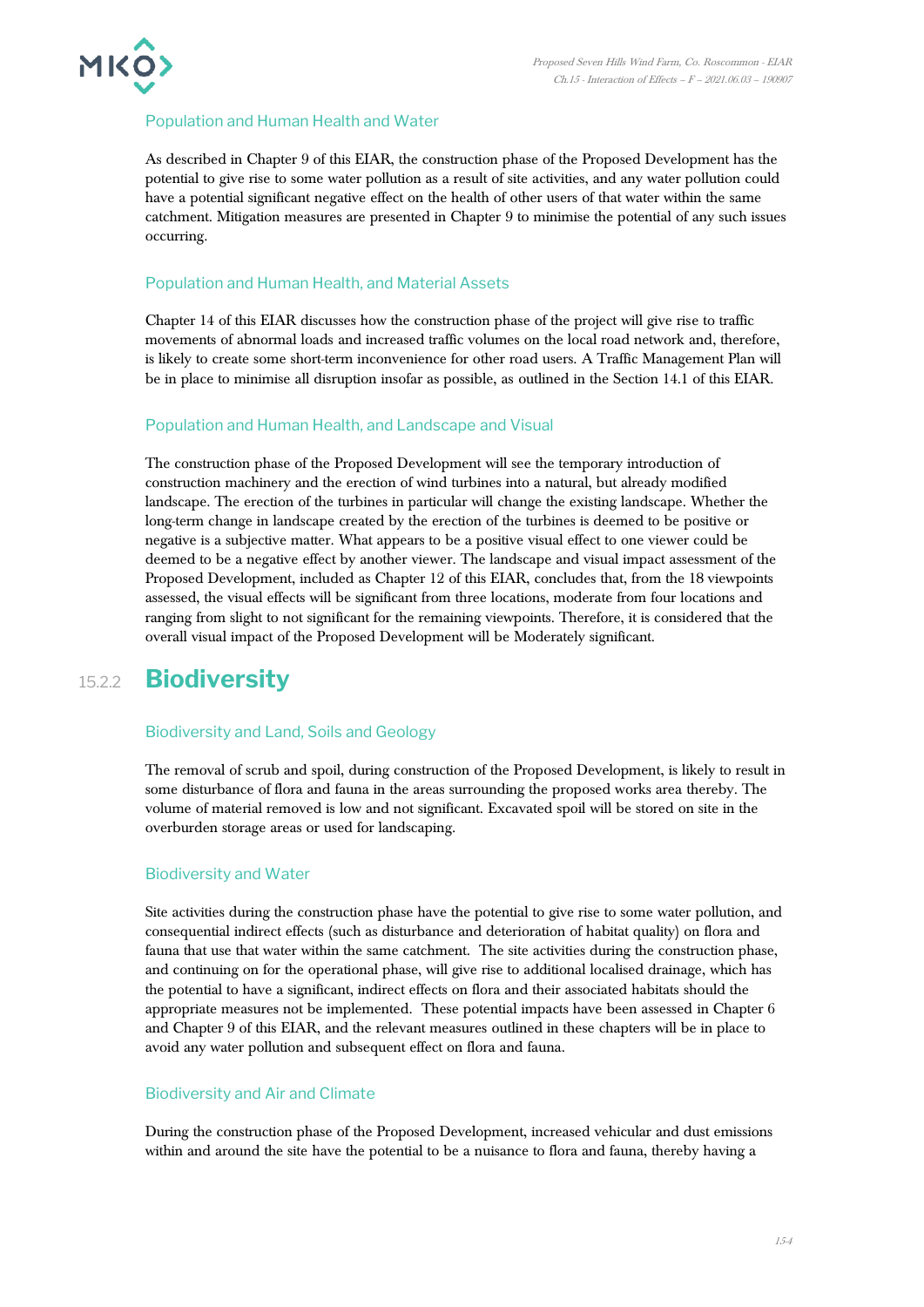

short-term, slight, negative effect. The mitigation measures outlined in Chapter 10 of the EIAR will ensure that the potential for negative effects is reduced or eliminated.

During the operational phase, the Proposed Development will help offset carbon emissions from fossil fuel based electricity generation plants, which will help contribute to a slower increase in the rate of global warming and a reduction in air pollution, consequently, could in combination with other renewable energy projects, have a long term, significant positive effect on flora and fauna.

### Biodiversity and Noise and Vibration

Site activity during the construction phase could give rise to noise that could be a nuisance for fauna, thereby having a short-term, slight, negative effect. Best practice mitigation measures are included in Chapter 6 and Chapter 11 to minimise the potential negative effect of noise generated during the construction phase on biodiversity.

### Biodiversity and Landscape

The removal of some vegetation within the development footprint and surrounding areas is likely to result in a change to the visual landscape during the construction phase, which will become part of the normal landscape of the wider area for the duration of the operational phase. The visual effect of this change is considered to be long-term, localised and slight.

### 15.2.3 **Ornithology**

### Ornithology and Land, Soils and Geology

The removal of scrub and spoil, during construction of the Proposed Development, is likely to result in some disturbance of flora and fauna, including birds, in the areas surrounding the proposed works area thereby, potentially causing an indirect short term, slight, negative effect on birds.

#### Ornithology and Water

Site activities during the construction phase have the potential to give rise to some water pollution, and consequential indirect effects on birds and their prey species (such as disturbance and deterioration of habitat quality) that use that water within the same catchment. The site activities during the construction phase, and continuing on for the operational phase, are likely to give rise to additional localised drainage, which has the potential to have a significant, negative effect on the habitats of particular bird species and subsequently a long, term, negative effect on ornithology should the measures outlined in Chapter 9 of this EIAR not be implemented.

#### Ornithology and Air and Climate

During the construction phase of the Proposed Development, increased vehicular and dust emissions within and around the site have the potential to be a nuisance for birds, thereby having a short-term, slight, negative effect. The mitigation measures outlined in Chapter 10 of the EIAR will ensure that the potential for negative effects is reduced or eliminated.

During the operational phase, the Proposed Development will help offset carbon emissions from fossil fuel based electricity generation plants, which will help contribute to a slower increase in the rate of global warming and, consequently, could in combination with other renewable energy projects, contribute to preventing the loss of bird species from Ireland as a result of climate change.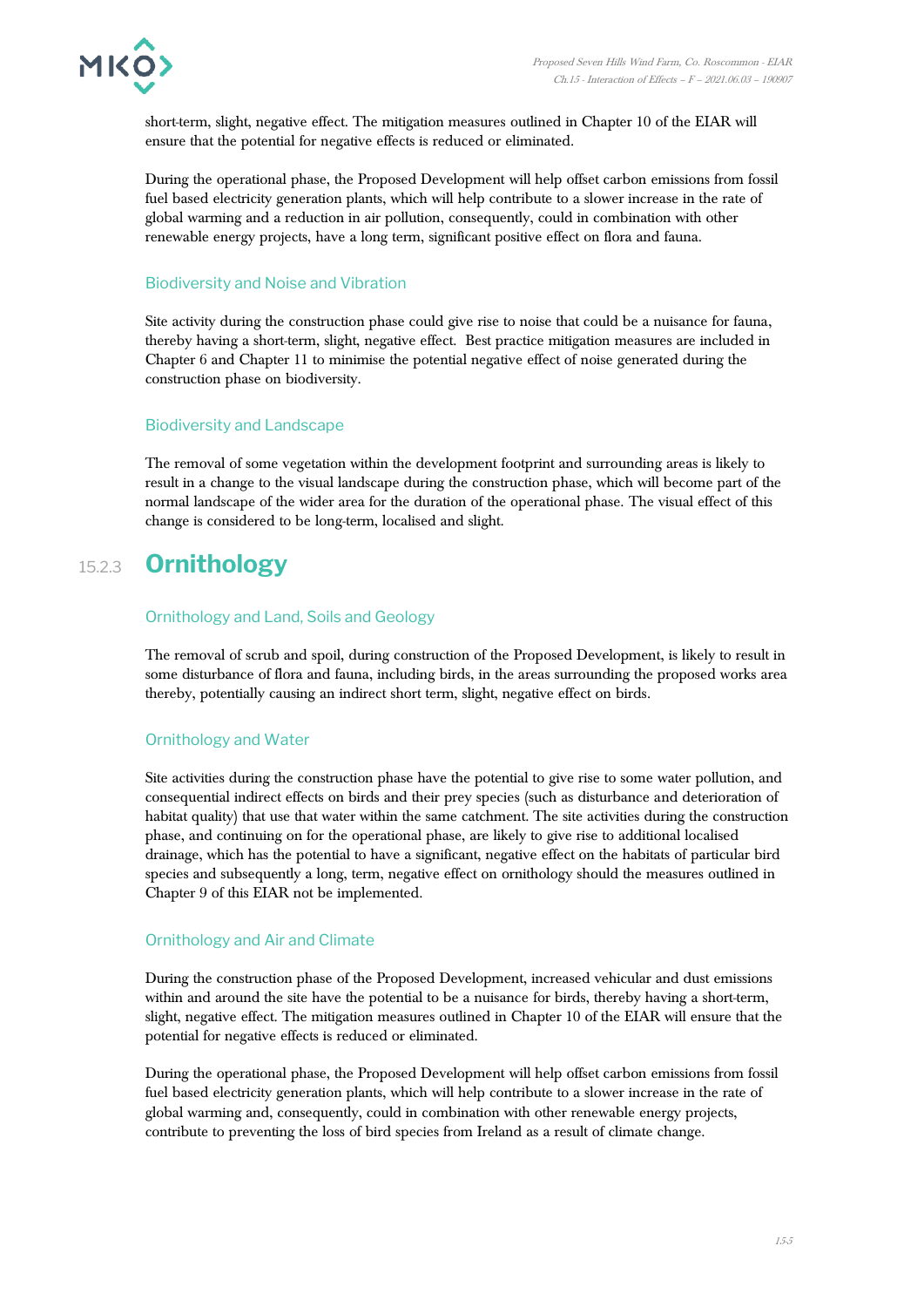

### Ornithology and Noise and Vibration

Site activity during the construction phase could give rise to noise that could be a nuisance for birds that use the site, therefore, causing a short-term, slight, negative effect on ornithology. Best practice mitigation measures are included in Chapter 7 and Chapter 11 to minimise the potential negative effect of noise generated during the construction phase on ornithology.

### 15.2.4 **Land, Soils and Geology**

### Land, Soils and Geology and Water

As identified in Chapter 9 of this EIAR, the movement and removal of spoil during the construction phase has the potential to have a significant, negative effect on water quality through potentially siltladen runoff from the proposed works areas. Mitigation measures to ensure there are no significant, negative effects on water quality are presented in Chapter 9.

### Land, Soils and Geology and Archaeological, Architectural and Cultural Heritage

The removal of spoil during the construction phase has the potential to have a permanent, significant, negative effect on previously unrecorded sub-surface archaeological site and artefacts. Mitigation measures outlined in Chapter 13 will reduce the potential for negative effects on unrecorded sites and artefacts during excavations.

### Land, Soils and Geology and Landscape and Visual

The removal of spoil and the subsequent replacement with crushed stone during the construction of site roads and hardstanding areas within the Proposed Development site has the potential to alter the local landscape. The visual effect of this change is expected to be short term, localised in nature and slight.

### 15.2.5 **Air and Climate**

#### Air and Climate and Material Assets

The movement of construction vehicles both within and to and from the site has the potential to give rise to dust nuisance effects during the construction phase. This is assessed further in Chapter 10 of this EIAR, and mitigation measures are presented to minimise any potential effects.

### 15.2.6 **Landscape and Visual**

### Landscape and Visual and Cultural Heritage

As described in Chapter 12 of this EIAR, the Proposed Development has the potential to change the landscape setting of recorded sites and monuments in the wider area. However, it is concluded in Chapter 12 that any potential, indirect, visual effect of the Proposed Development on national and recorded monuments would not be significant.

## 15.3 **Mitigation and Residual Impacts**

Where any potential interactive negative impacts have been identified in the above, a full suite of appropriate mitigation measures has been included in the relevant sections (Chapters 5-14) of the EIAR. The implementation of these mitigation measures will reduce or remove the potential for these effects.